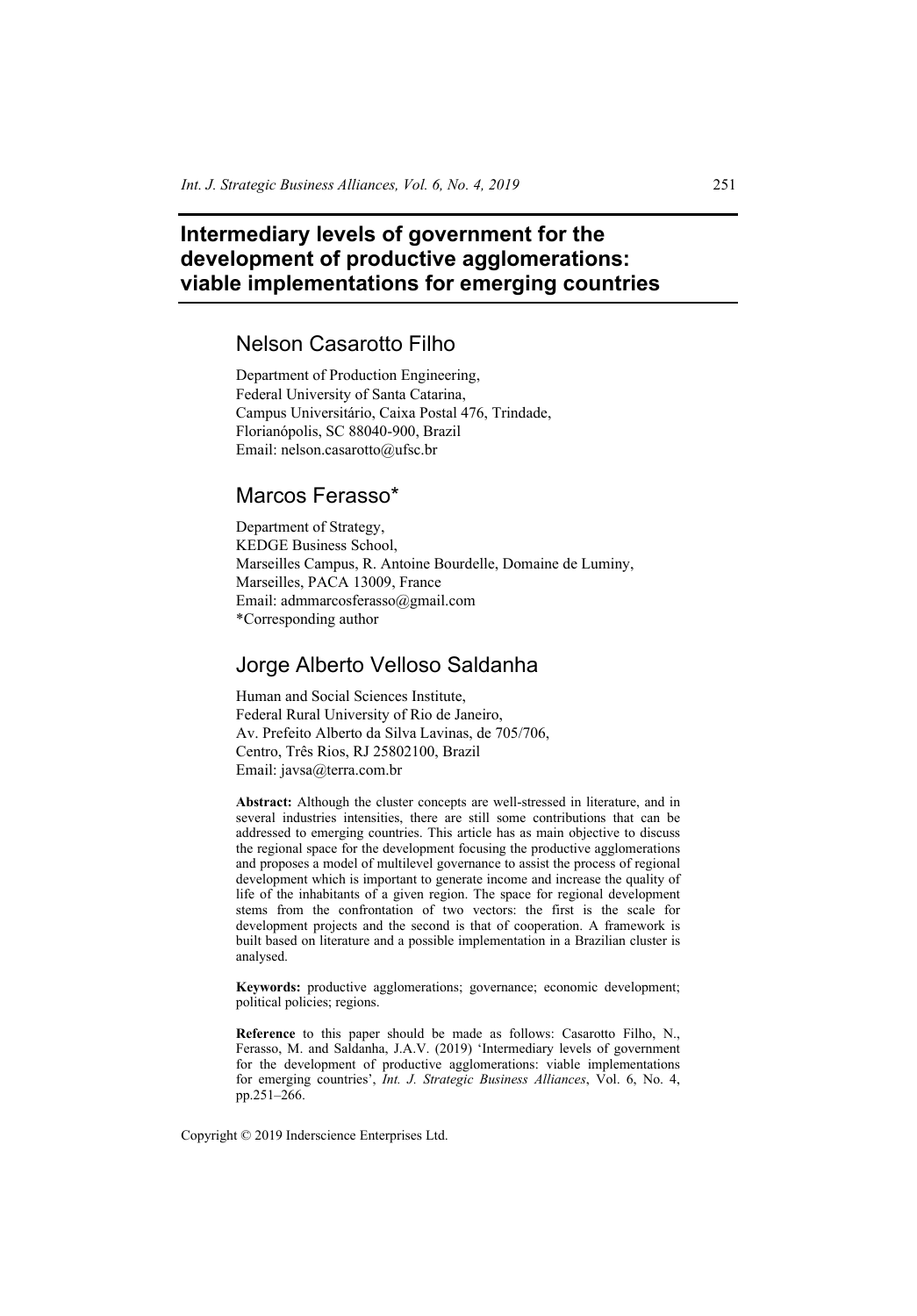**Biographical notes:** Nelson Casarotto Filho is an Associate Professor from the Federal University of Santa Catarina. He earned his undergraduate in Chemical Engineering from the Universidade Federal do Rio Grande do Sul, in 1974, Master's in Production Engineering from the Universidade Federal de Santa Catarina, in 1977 and PhD in Production Engineering from the Universidade Federal de Santa Catarina, in 1995. He has experience in production engineering, focusing on evaluation of projects, acting on the following subjects: regional development, companies' networks, industrial competitiveness, investments analyses, and competitiveness.

Marcos Ferasso earned his Bachelor in Management in 2002 and his specialisation in Business Management from UNOESC (Brazil) in 2005, and his specialisation in Local Development from ILO/UN (Italy) in 2006. He earned his MSc in Management from UFRGS (Brazil) in 2009, with exchange period at Euromed-Marseille Ecole de Management (France). He earned his PhD in Management from UFPR (Brazil) with exchange period at Forsyth Technical Community College (USA). He holds a post-doctorate from IMED Faculty (Brazil) with exchange period at KEDGE Business School (France). He is currently a Visiting Researcher and Professor at KEDGE Business School.

Jorge Alberto Velloso Saldanha is an Associate Professor from the Federal Rural University of Rio de Janeiro. He earned his undergraduate Diploma in Administration from the Universidade Federal de Santa Catarina, in 1999, Master's in Administration from the Universidade Federal de Santa Catarina, in 2004, and PhD in Production Engineering from the Universidade Federal de Santa Catarina, in 2009. He has experience in production engineering, acting on the following subjects: marketing, local development, satisfaction, collective transportation and satisfaction.

This paper is a revised and expanded version of a paper entitled 'Níveis intermediários de governo e sua relação com a intervenção para o desenvolvimento de aglomerações produtivas', presented at III Encontro de Estudos em Estratégia (3Es) ANPAD, São Paulo, Brazil, 9–11 May 2007.

#### **1 Introduction**

The industrial cluster literature already addressed several researches by proposing most valuable concepts and models to help practitioners and academia to enhance clusters actors to achieve competitiveness and innovations. Despite the well-developed countries that already addressed this theme, such as Italy and France, there are still some trends that can be suitable in the context of emerging countries. This is the main contribution of this paper, by which we intend to discuss the regional space for the development focusing the productive agglomerations and proposes a model of multilevel governance to assist the process of regional development.

The space for regional development stems from the confrontation of two vectors: the first is the scale for development projects. There must be a minimum of scale, which is dependent on population and income, and the second factor is cooperation. There should be a maximum size that is dependent on economic vocation, culture, history, language. Brazil is currently trying to implement development projects in several states, such as the Coredes – Regional Development Councils in Rio Grande do Sul, or the SDRs – Secretaries of Regional Development (now transformed in ARDs – Agencies of Regional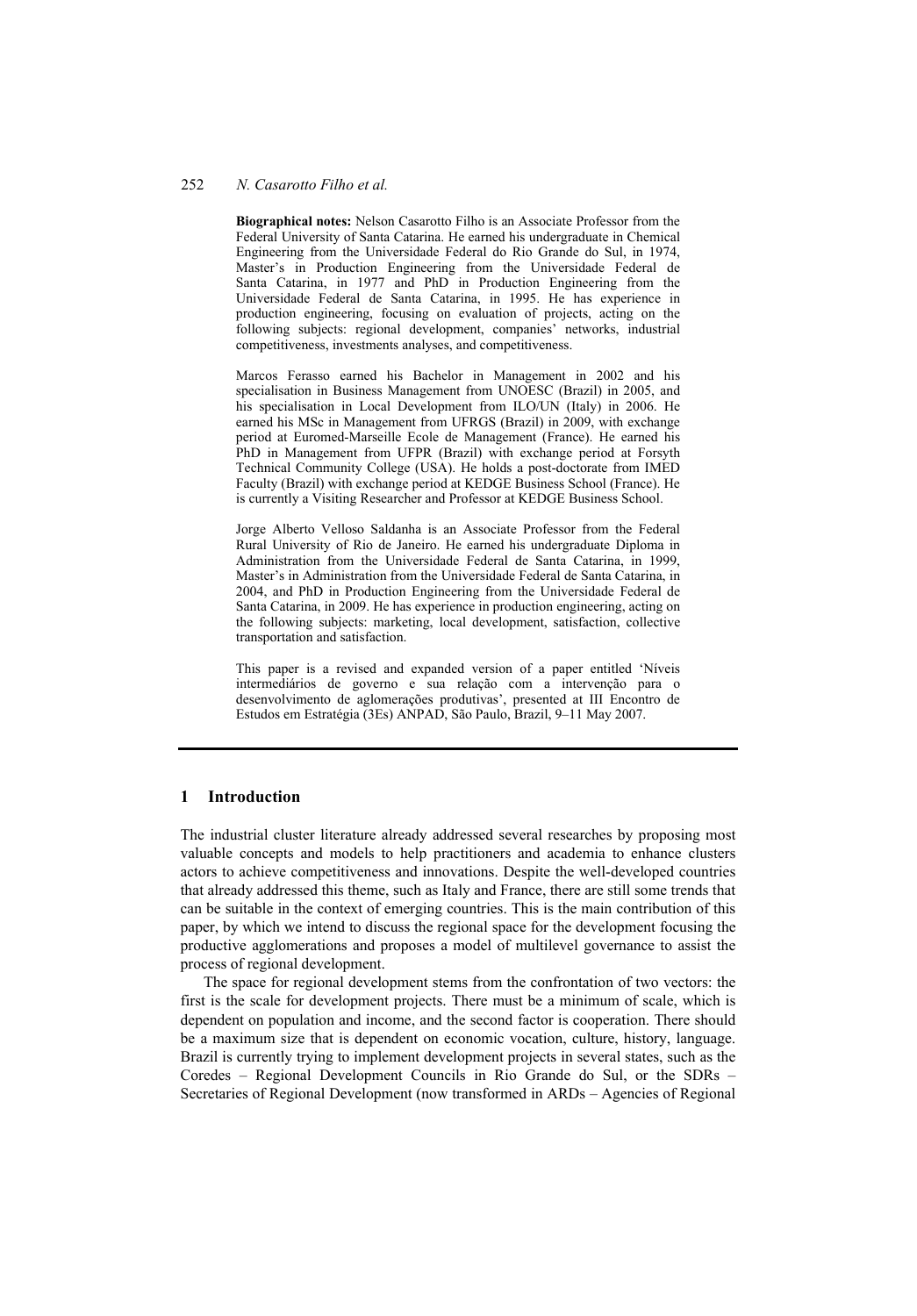Development), in Santa Catarina, or the Cooperation Agreements in Ceará. Analysing those cases, we perceived that none reached the point of creating an intermediate level of government as occurred, for example, in the Italian or French provinces. Thus, the effective intervention for the development of productive agglomerations passes by the consideration of the 'meso level' of governance.

A space for the birth of a productive agglomeration is when formal space of microregion government becomes a combination of public-private efforts to promote the microregion. This will lead on added value to all the products that are manufactured in this given region. This article intends to underline the characterisation of the integration instruments of a local productive system, focusing on mechanisms for integration based on the Italian agglomeration production model as a possibility to strengthen governance in emerging economies. The main consideration is that, by promoting the 'meso level' governance, it will be possible to trigger sharing among regional actors which, in turn, result on the development and competitiveness of a given cluster.

The approach of local production systems is stressed theoretically to further, present the integration instruments that facilitate the acceleration of intervention process for development. To analyse empirically these assumptions, a Brazilian cluster on textile industry from Santa Catarina was selected.

This paper is structured, beyond this introduction section, by a section devoted to discussing the local productive systems followed by the presentation of the space for development section. The mechanisms of regional integration are presented and discussed in the fourth section, where a model is proposed. The paper ends on a conclusions section followed by consulted references.

#### **2 Local productive systems**

A local productive system is a macro associative network built on mechanisms of integration of all representative regional actors aiming the development of such region. The local productive system is a highly structured region characterised by one or more clusters. This region is based on planning and on constant public-private interactions aiming the 'quality of life' of inhabitants.

A cluster is a geographically concentrated group of inter-related companies and related institutions in a particular area, linked by common elements and complementarities (Porter, 1999), and clusters are widely known as competitive agglomerations. The cluster develops on the regional vocation and may contain companies manufacturing products that try to organise the added value downstream (services) or upstream (suppliers) and include associations of private support or relationships with the government. Although a cluster may present a complex form, it does not necessarily contain a whole production chain.

A cluster can contain several consortia or correspond to a single large regional consortium. For example, a furniture cluster may contain a consortium of office furniture and a consortium of house furniture, and a consortium of equipment manufacturers for furniture manufactures. It may also contain other companies that not participate of the consortiums.

Within a cluster, the relationships among their inner actors may be characterised as informal ties. Table 1 shows the stages of cluster's life cycle since the first formal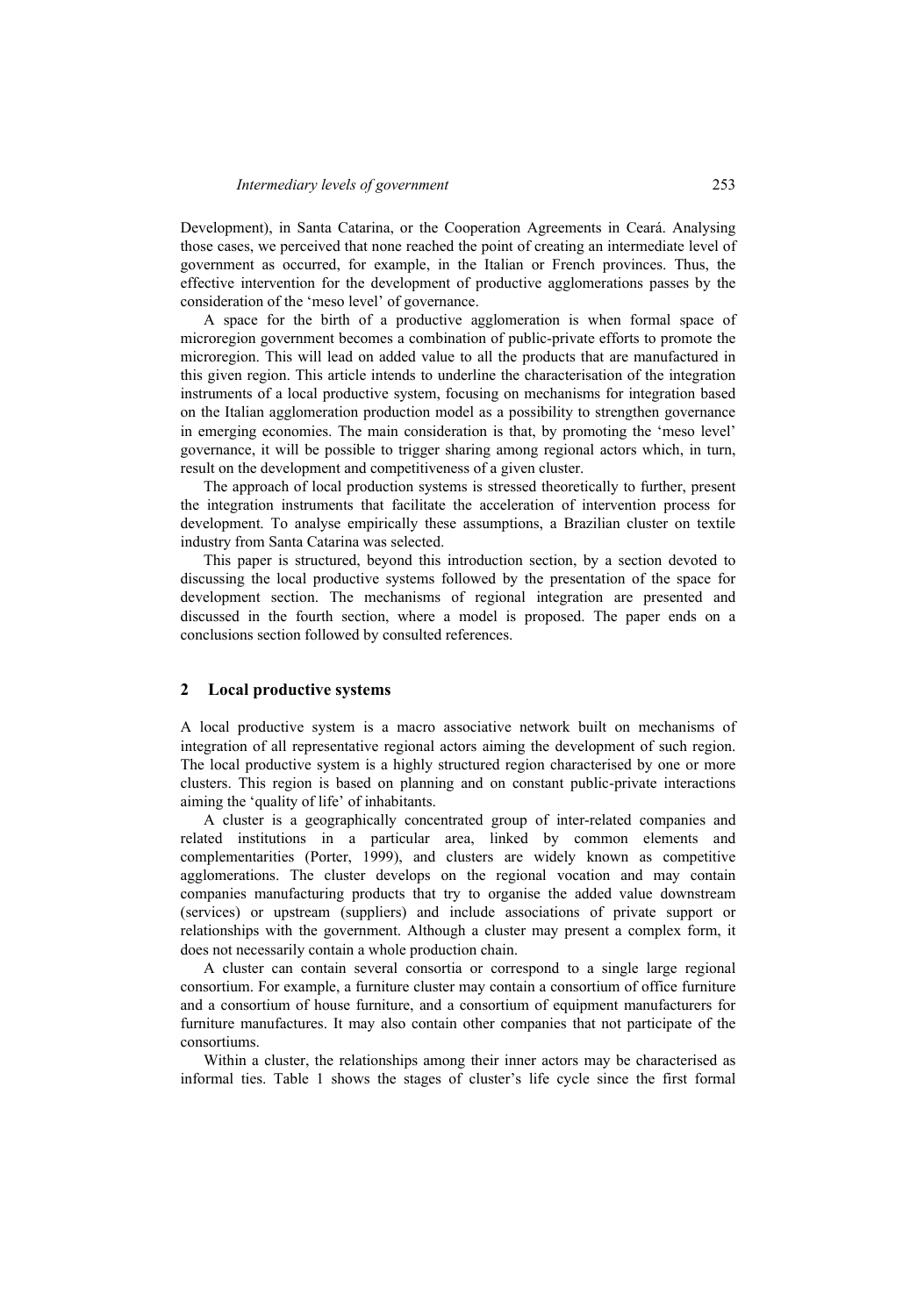relationships among some companies and grown up to a stage characterised by structured and formalised relationships among actors (consortia and networks with a main cluster's company) and some strong integration with support institutions.

**Table 1** Cluster's life cycle

| Pre-cluster                                                      | Cluster's birth                                                           | Cluster under<br>development                        | Structured cluster                                                                                              |
|------------------------------------------------------------------|---------------------------------------------------------------------------|-----------------------------------------------------|-----------------------------------------------------------------------------------------------------------------|
| Few companies<br>focused to a<br>single product in<br>isolation. | Major concentration<br>of companies and<br>strong trade<br>relationships. | Relationships<br>increased, consortia<br>formation. | Formalised consortium, local<br>structured system formed,<br>strong public-private<br>partnerships established. |

Note: Companies institutions.

*Source:* Casarotto Filho and Pires (2000, p.70)

**Figure 1** Representation of macro network of a local productive system



**STRUCTURED PRODUCTIVE SYSTEM** 

*Source:* Casarotto Filho and Pires (2000, p.22)

In literature, the seminal clusters concept came from Marshall (1890), who described the economies of agglomeration in England and collective efficiency. Further, Becattini (1979) described the phenomenon of the Italian Industrial Districts, or active agglomeration economies, in which there was a process of regional intervention of public/private character (government and companies) for the development of an industrial district, especially for the valorisation of products and regional development. Whereas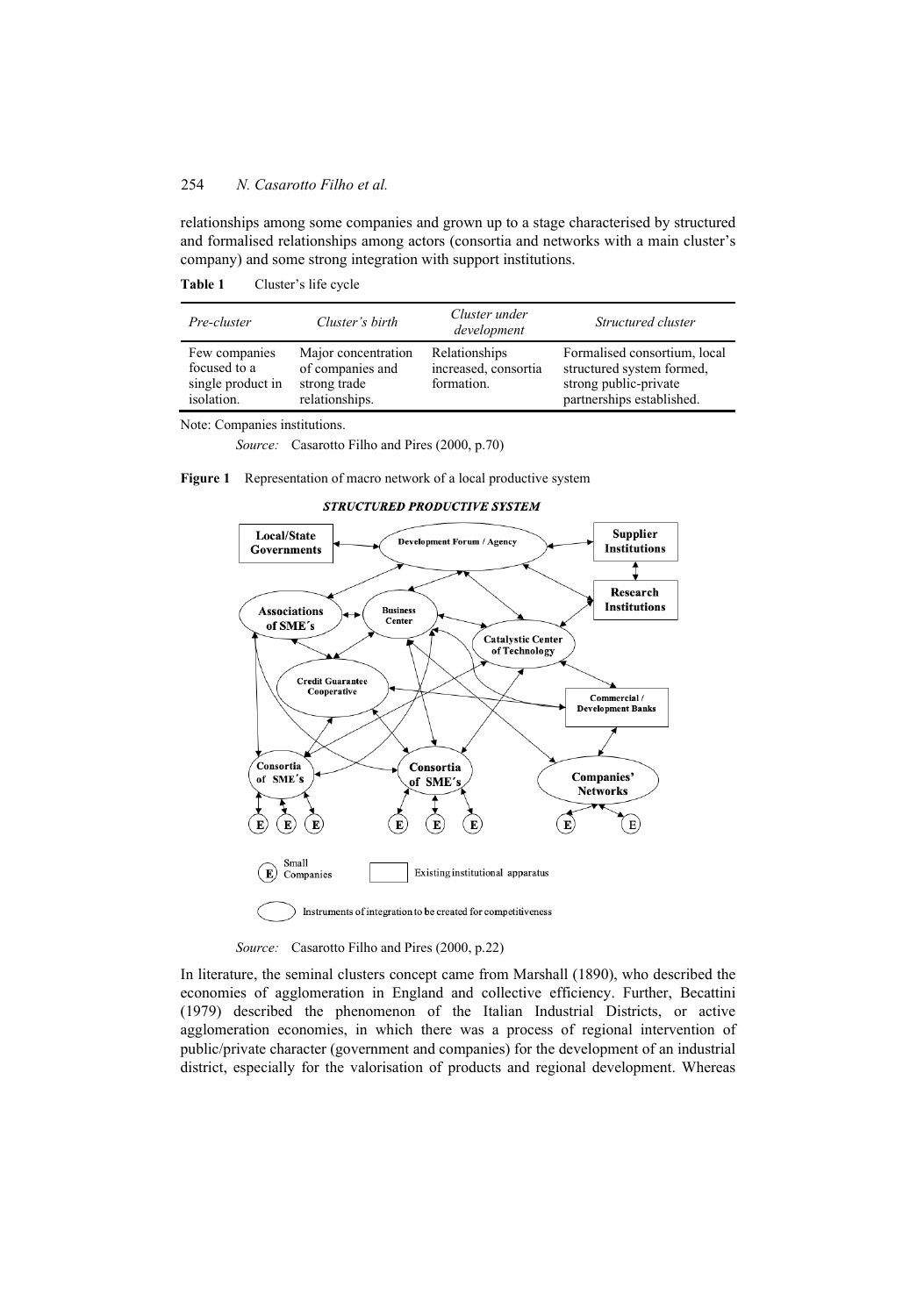the Marshalian districts ideas were based on a laissez-faire regional growth, the Italian districts growth conceptions consider the government intervention.

The vision of the Italian districts where there are public-private interventions for cluster development and region development is what standout on development system local productive approach. The difference resides on the objectives for analysis, planning and intervention of regions. Whereas the analysis approach aims to boost cluster competitiveness, the approach of local development aims the quality of life for all inhabitants in the region (Saublens et al., 1999). The created macro network and the integration mechanisms are the results of a broader regional planning than a simple analysis of a value chain or an analysis of the cluster in isolation. A local productive system and the interactions among public-private actors, as occurs in Northern Italy are summarised in Figure 1.

It is observed that there are several mechanisms and actors for the regional integration, which occurs usually on a virtual character, and this system is characterised by an above structure, i.e., a ARDs for territorial governance. Currently, an ADR is considered as an instrument for integration of fourth degree level, once this agency represents the whole region and their inner members are public and private organisations that aiming the region development.

#### **3 The space for development**

What comprises a region and what is the appropriate size of a region for development promotion? As stated previously, the space for regional development stems from the confrontation of two vectors: the first is the scale development projects where there must be a scale minimum, which is dependent on population and income. The second vector is cooperation where there should be a maximum size, which will dependent on economic vocations and social characteristics (e.g., culture, history, and language).

There are emerging countries that are targeting a more planned regional development. In Brazil, it is perceived some attempts, but none are concerned on creating an intermediary level of government as seen in Italian provinces (Silveira, 1999). The Italian case evidenced that the effective intervention for the development of productive agglomerations undoubtedly pass by that consideration. When there is a space for the emergence of a productive agglomeration, and a formal space for the emergence of government structures at micro-level, it is easier to combine public-private efforts targeting to promote the region what will impact on the value of regional products.

According to Bianchi (1995), the European policy for regional development is presented in Table 2, where are shown 12 territorial divisions in the Europe reaching the NUTS 3 level (European Union, 2003), which is equivalent to an Italian province.

Gomes (1997) explained that in Europe there are 1,044 territorial spaces of third level classification, which in Brazil corresponds to a micro region. This division is used by statistics purposes of the Brazilian Institute for Statistics and Geography (IBGE), but several attempts to create a 'meso-government' level or some kind of governance were taken, such as the Regional Development Secretary (in Santa Catarina), Regional Development Councils (in Rio Grande do Sul), and the Cooperation Agreements (in Ceará). However, none of those attempts are considering the Italian province approach.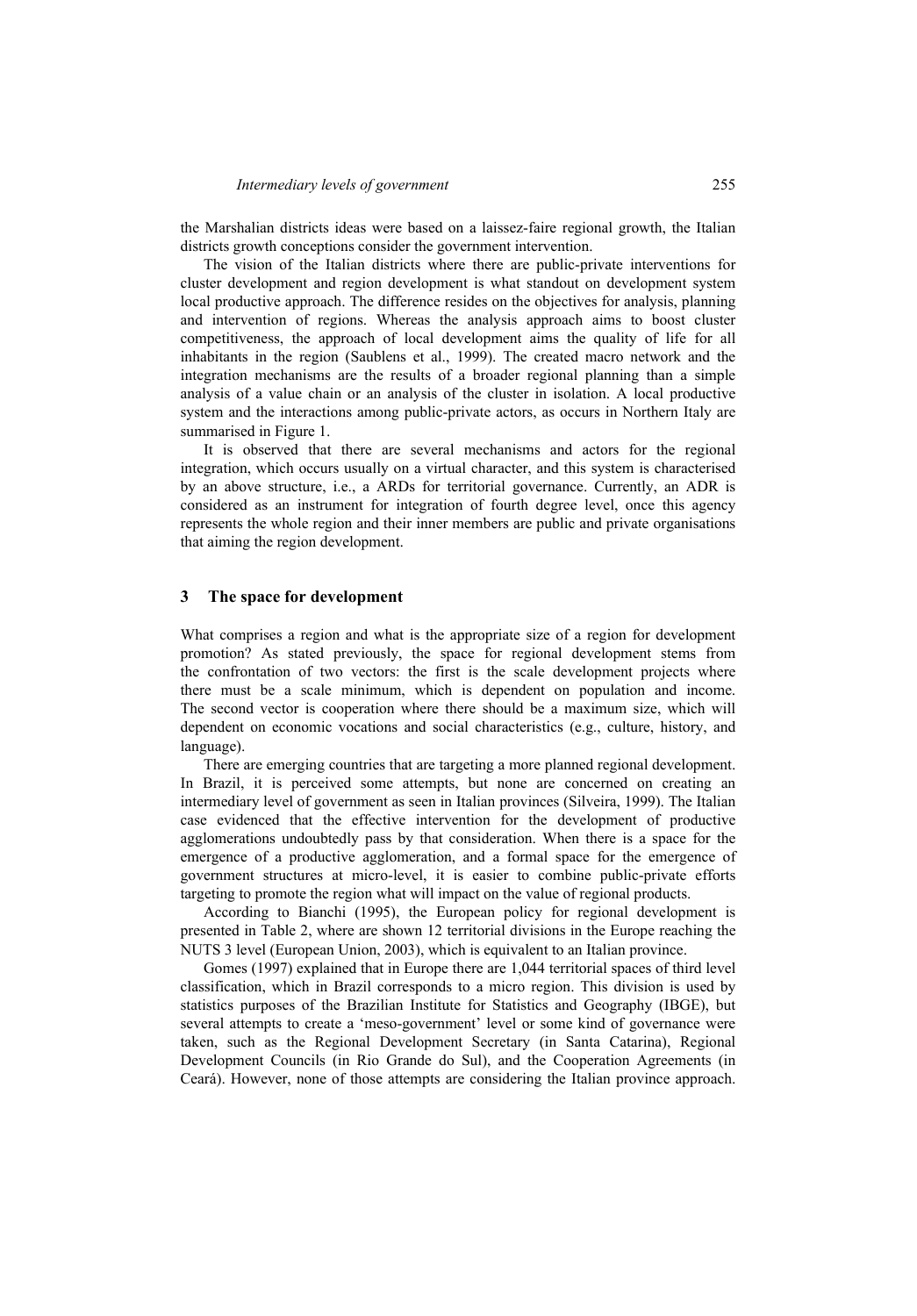Noteworthy, governance is the established government and governability is a set of conditions that facilitate the government actions (such as councils, development forums, development agencies, among others).

**Table 2** Twelve territorial divisions in Europe

| European Union (EUR 12) regional and sub-regional division    |                                        |                                                                        |                                        |  |  |
|---------------------------------------------------------------|----------------------------------------|------------------------------------------------------------------------|----------------------------------------|--|--|
| Matches between regions of the union and the member countries |                                        |                                                                        |                                        |  |  |
| Country                                                       | NUTS 1 area<br><i>(quantity)</i>       | NUTS 2 area $-$ (quantity)                                             | $NUTS$ 3 area $-$<br><i>(quantity)</i> |  |  |
| Belgium                                                       | Régions (3)                            | Provinces (9)                                                          | Arrondissements (43)                   |  |  |
| Denmark                                                       | (1)                                    | (1)                                                                    | Amster(15)                             |  |  |
| Greece                                                        | Development group<br>areas $(4)$       | Development areas (13)                                                 | Nomoi(51)                              |  |  |
| Spain                                                         | Group of autonomous<br>communities (7) | Autonomous communities<br>$+$ <i>Melilla</i> and <i>Ceuta</i> $-$ (17) | Provinces (50)                         |  |  |
| Germany                                                       | Läñder (16)                            | Regierungsbezirke (40)                                                 | Kreise (545)                           |  |  |
| France                                                        | $ZEAT + DOM3(9)$                       | Régions (26)                                                           | Départaments (100)                     |  |  |
| Ireland                                                       | (1)                                    | (1)                                                                    | Planning regions (9)                   |  |  |
| Italy                                                         | (1)                                    | Regioni (20)                                                           | Provincie (95)                         |  |  |
| Luxembourg<br>(no division)                                   | (1)                                    | (1)                                                                    | (1)                                    |  |  |
| <b>Netherlands</b>                                            | Landsdelen (4)                         | Provincies (12)                                                        | $COROP-Regio's (40)$                   |  |  |
| Portugal                                                      | $Content +$<br>autonomous areas (3)    | Com. coord. areas (1)                                                  | Councils groups (30)                   |  |  |
|                                                               |                                        | Autonomous areas (7)                                                   |                                        |  |  |
| UK                                                            | Standard regions (11)                  | Groups of counties (35)                                                | Counties/local<br>authority areas (65) |  |  |
| Totals EUR 12                                                 | 61                                     | 183                                                                    | 1,044                                  |  |  |

Notes: ZEAT = Zones économiques d'aménagement du territoire; DOM = Département d'outre mer.

*Source:* Based on European Union (2003)

In Italy, a province has an average of 500,000 inhabitants and, usually, there is a very close space between the province territory and Italian clusters. For example, the Ceramic District of Emilia Romagna has 80% of their companies located in the province of Modena. This particularity facilitates the public-private partnerships for district's development for territorial valorisation, integration of several industries within the value chain of ceramics industry (tiles, tile floors, equipment, colorants, design, fairs, tourism, among others) (Gomes, 1997).

Biancu (2003) described the role of the provinces as a round table of coordination that joins all participants to manage a defined territory; the round table only is the engine and operational tool that brings together different actors, namely, syndicates, business associations, public and private corporations, and the Province which has a specific and central role. As definition, the provinces would be considered as intermediary administrations between the region and the municipalities, territorial divisions composed of municipalities that are chosen to form, from language and traditions point of view, more homogeneity and more reciprocal integration.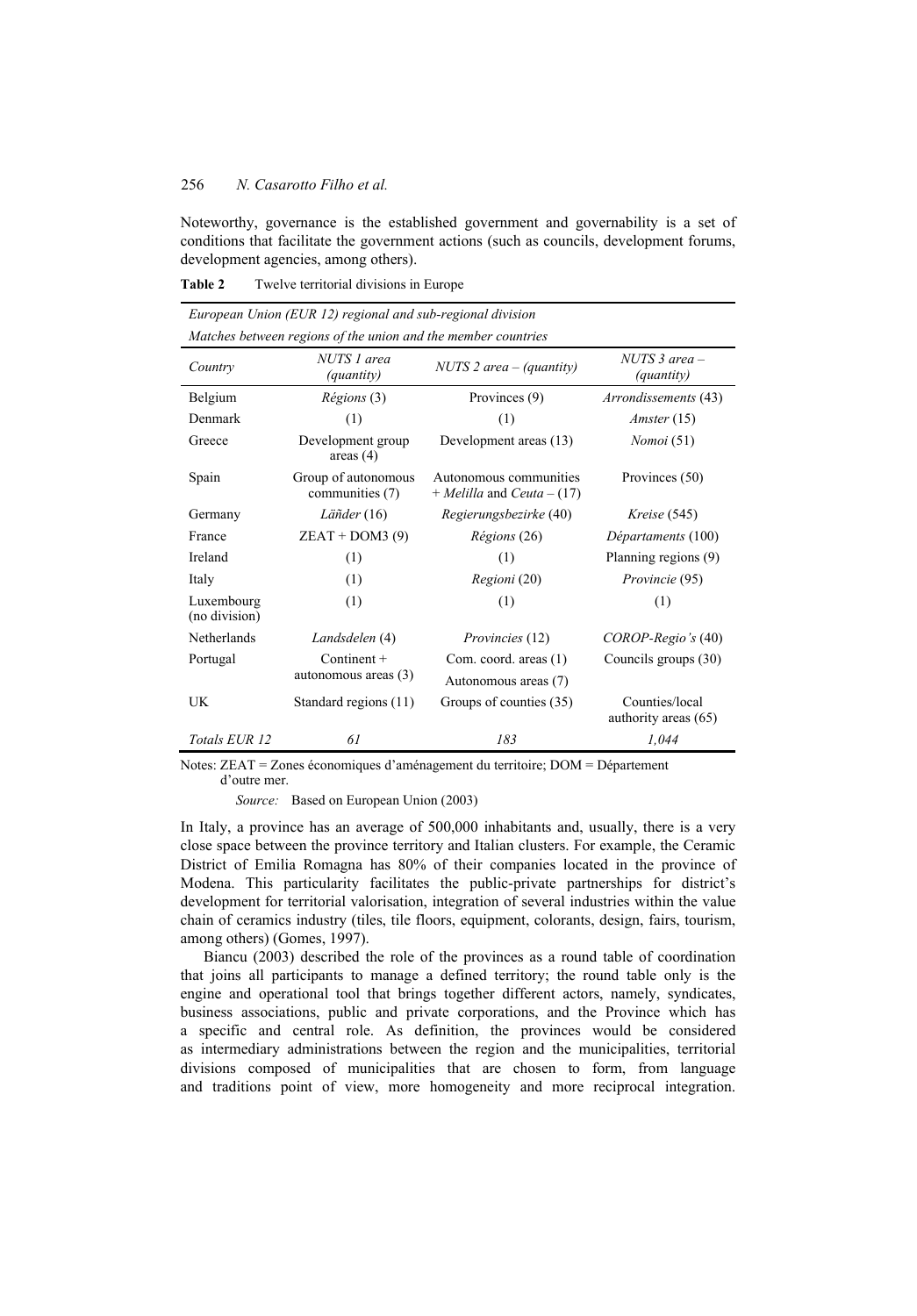According to Biancu (2003), the role of the provinces is to select and verify the documentation of submitted projects and deliver them to a technical-economic committee, which intends to attend all specific requirements. This technical-economic committee evaluates the overall coherence of all submitted interventions, each initiative towards entrepreneurship, each public intervention related to infrastructure and functional objectives. The negotiated schedule of projects implementation is the key instrument for development.

Biancu (2003) reported that the main component of all approved projects is a general agreement among the social parties, public regulation entities and companies. The provinces have worked with important themes related to economic growth for several tools, in particular, the development of production chains, the renewal of degraded industrial areas and the support for the growth of innovative small and medium-sized enterprises (SMEs).

The basic elements of this model, i.e., the Italian model of provinces, for regional development can be summarised as (Biancu, 2003):

- a The territorial focus: The territory delimitation is not previously defined but is defined by social actors who have to articulate the idea (region project), they need to define a particular area in relation to specific development goals and which can be expanded or reduced considering all involved actors.
- b Bottom-up model (endogenous development): This model is key for local development, but it is more difficult to implement due it is based on the concept of cooperative participation.
- c Participation: The most important aspect is the understanding of who are the actors, how and who should participate, the main purpose is to seek a collective synthesis that surpass local interests and individual preferences to promote the creation and dissemination of a cooperation climate that institutionalises collective participation.
- d Partnership: The social parties are key elements of definition and implementation process of a local development program, linked to the principles of co-financing and co-management (which was introduced by the reform of European Structural Funds – ESF), where every participating actor must contribute a portion of their own resources.
- e Municipalities roles: It is a main role in animating, coordinating, planning, and implementation. The municipality should be an active actor for encouragement and mobilisation of socio-economic local resources, it needs to be a partner of companies, cooperatives and associations that operate in the territory. The municipality must be a true agent of development and active local operator, as seen in the leader programs.

On the next section, it is examined the main instruments of regional integration (governability instruments), especially the aspect of development of productive agglomerations. It is underlined that what is considered refers particularly to the Italian case, where there are provinces and government in these provinces. In Brazilian case, these instruments would be equal to state governments or governance mechanisms (e.g., regional secretariats or associations of municipalities), which are weaker if compared with the Italian provinces.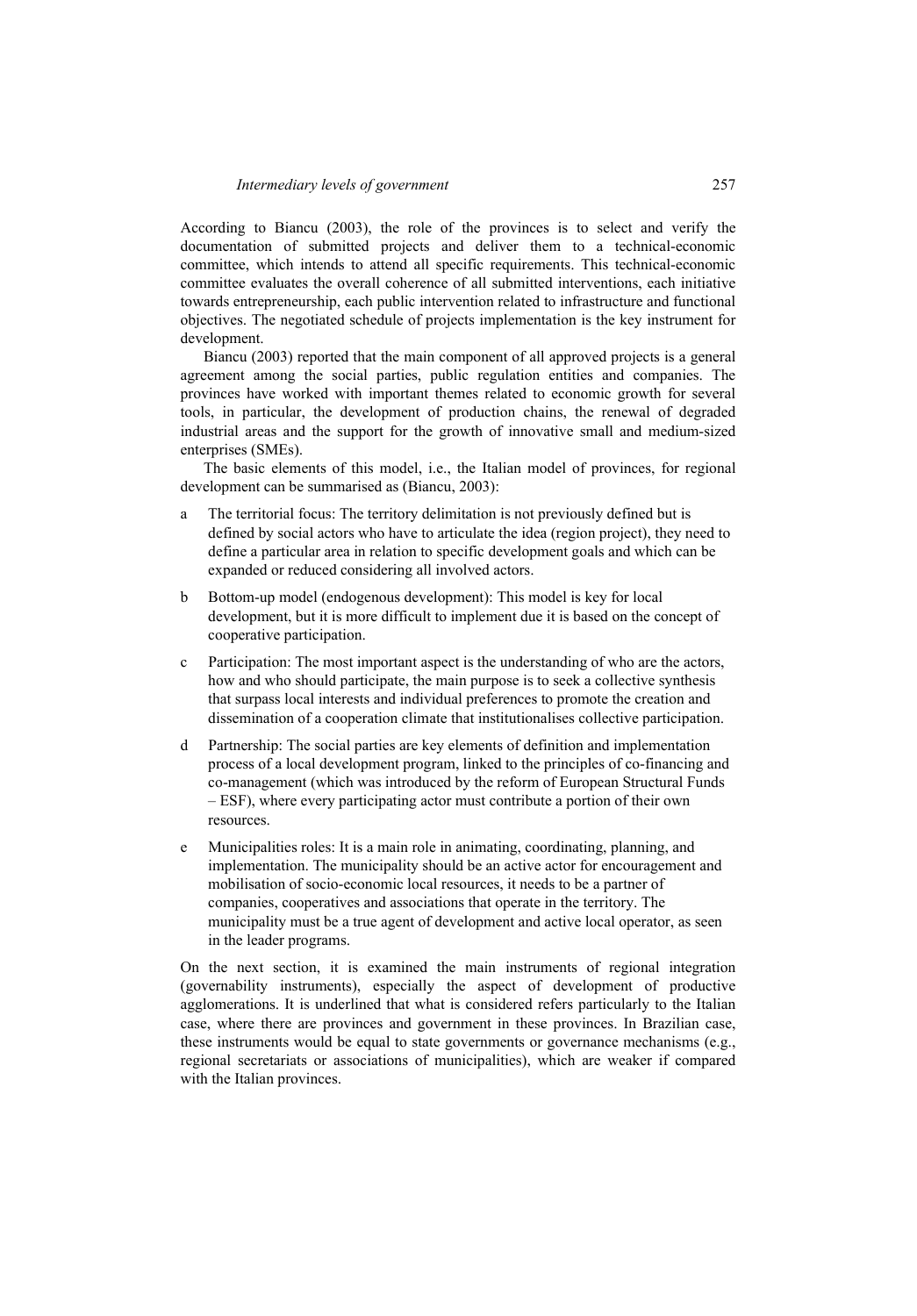#### **4 The cluster's mechanisms of regional integration: the development agencies**

A regional specialisation represents an economic concentration in the production chain and involves social risks for each region. It is at this point that the operating mechanisms of integration must act. The cluster must be supplied by the prospective information and should be addressed to cutting-edge technologies to reach global competitiveness.

The support for development of a R&D platform, information, services and training can be more effective if catalysed by an institution capable of organising development training programs within their facilities. An institution of the type inter-institutional platform, like the modern European sectoral development agencies, serves as a broker for the development of companies in the region.

The sectoral agencies promote, implement and manage selected projects in a specific production chain/industry. Some ADRs may also have a functional character. The functional ADRs promote, implement and manage projects in a specific function for the region, such as culture, technology, education and credit.

An example of an Italian sectorial agency is Textile Information Center of Emilia Romagna (CITER), located in the commune of Carpi, province of Modena. It provides information services on fashion, market and technology for companies in the agglomerate, in addition to coordinating various programs of technological development, training, certification. It also provides services to other textile/clothing agglomerations in the Emilia Romagna region. Their partners are the public government, companies' associations, banks, and about four hundred companies in the region (Fumagalli and Trenti, 2012; Mosconi, 2012).

A functional/sectorial agency is the Centuria Technological Science Park, in Cesena, also in Emilia Romagna, an agro-industrial region. It provides services similar to those of CITER, but with a greater emphasis on technological development: refrigeration technologies, packaging, processes, among others. This agency also conducts market research and training programs. Both Centuria and CITER agencies have the characteristic of virtuality, they have few employees, and more articulated projects and services than they actually perform (Fumagalli and Trenti, 2012; Mosconi, 2012).

The most common, but also more complex, objective of the development agencies is the economic development of the cluster. This task involves, in one hand, to consider the goals for planning the area and, secondly, assistance to companies. The success of these actions is increasingly influenced by the ability of the agencies to:

- 1 Changing the behaviour and culture of the region and restructure them around a well-defined program, accepted by all public and private actors, taking advantage of the strength of the regions where they operate and trying to eliminate their weaknesses.
- 2 Operate in the market niches that are not being covered by private sector (consulting companies) in the field of services to companies.
- 3 Finding the balance between measures for development of the region and its real endogenous potential.
- 4 To consider that a development agency is a privileged local actor for the definition and implementation of a strategy for regional development. Therefore, the agency must participate in: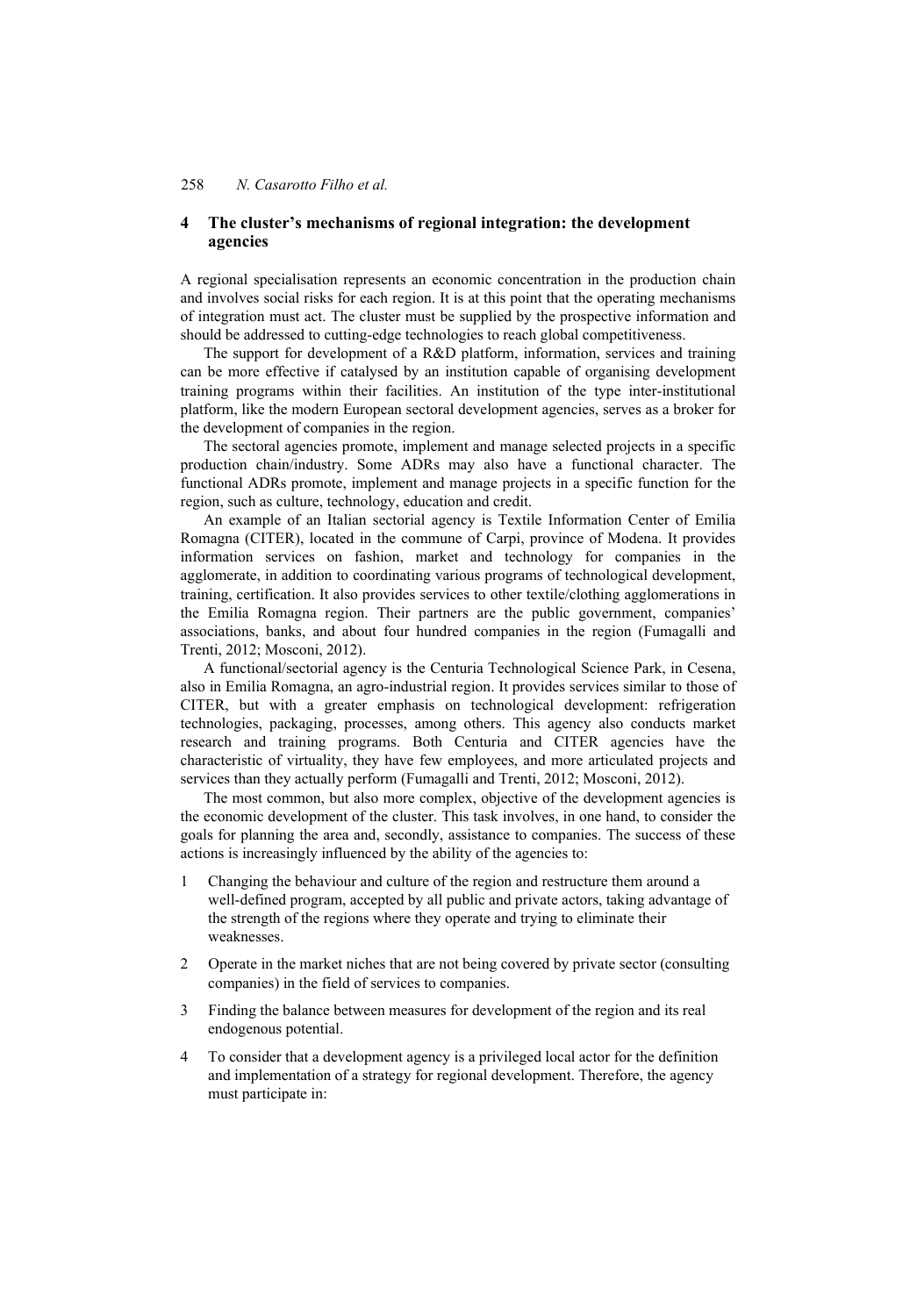- definition of this strategy
- mobilisation of all actors on the strategy, including politicians
- mobilisation of funds in 'leverage' effect
- identification of pilot projects
- promotion of granting financial assistance (since the micro-projects offer a faster return on investments and could have a demonstrative effect to be considered, causing the population get confidence in their capabilities)
- in the supply of small and nearby infrastructure
- the attraction of investments from private sector
- maintaining a quality level.

The two main tasks of the agency will be the achievement of a political consensus on the strategy and to ensure the availability of public and private funds for the implementation of that strategy.

In summary, the purpose of an agency for development should be guided by three major functions:

- consultation and harmony with local/regional actors
- complementarity and development of synergies among actions and duties of such actors
- partnership between the actors.

Figures 2 and 3, due their differences, show the functions of a sectoral ADR. Figure 2 shows a typical scheme of a cluster in Brazil, not structured, in which public and private institutions in the region seeking to provide support for economic activities, but without articulation. Sometimes there is a university, a technical school, or an entity as the National Service for Industrial Learning (SENAI) offering trainings, research, technical services, often overlapping. The efficiency is low, and waste is high in this agglomeration form.

Figure 3 shows how the cluster might be structured. It is noticed the sectoral ADR acts as an inter-institutional platform that articulates competencies. Each institution can provide support services on information, training, technology and other kind of support. It is necessary an articulator that organise effective programs where these competencies are utilised in the best way. The articulator must be legitimate due their own local institutions are the members of the ADR. It is noteworthy that companies are structured in consortia of SMEs or supply chains for larger companies, which facilitates the performance of the ADR.

Supporting the formation of companies' consortia or supply chains is a first example of a successful activity of an ADR.

In Brazil, it is common to see a series of studies on clusters, with many diagnoses, other with diagnoses and action plans, but are notorious the problems when starting the process of intervention to implement them. Who leads the process? That means to ask, 'Who has legitimacy to initiate the process, command him maintaining the continuity?'

The forms of structuring an ADR and the goals have changed over time, depending on the environment and the forms of competition. For example, in Emilia Romagna, it was created the system ERVET – Development Agency of Emilia Romagna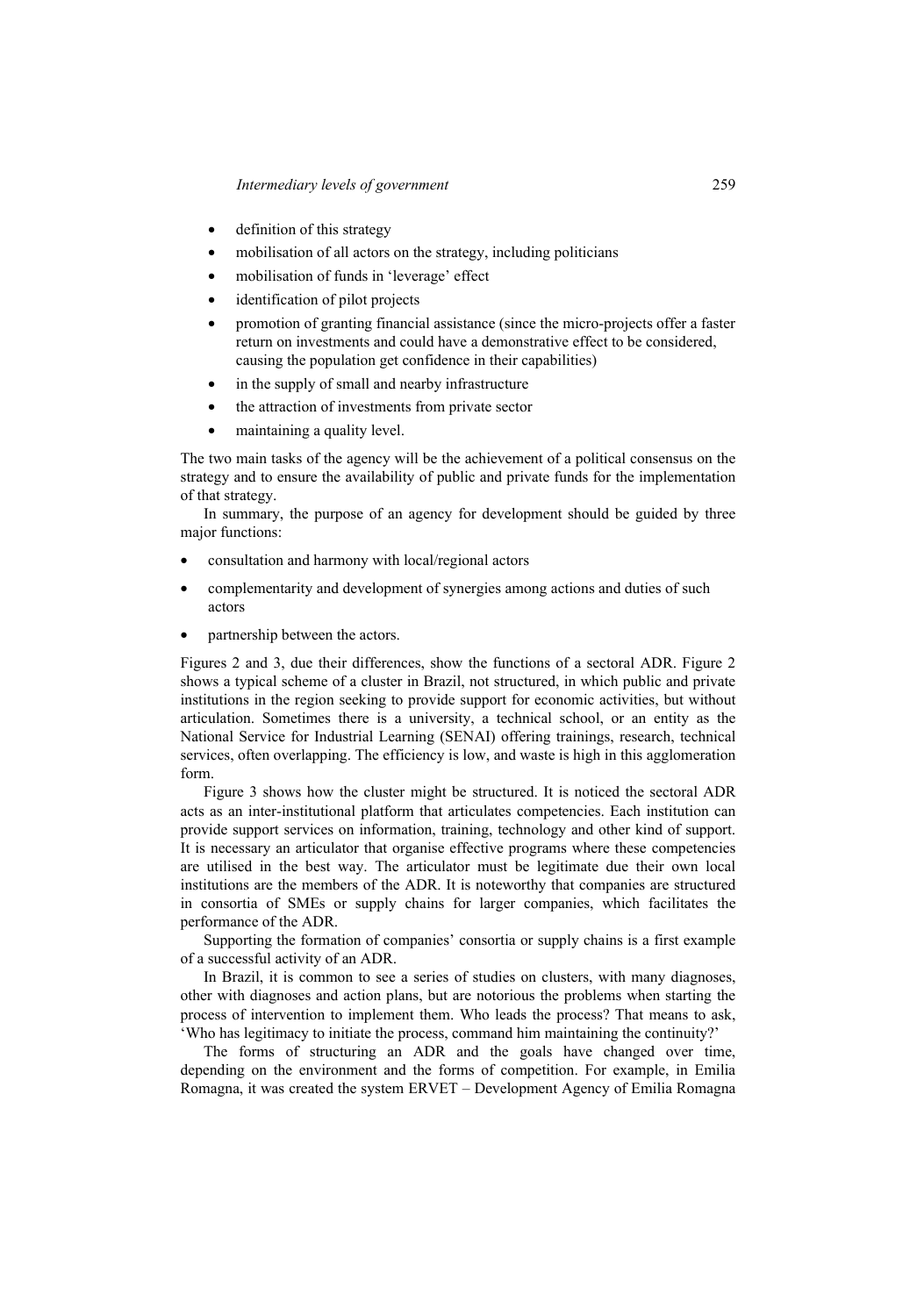(Casarotto Filho et al., 1996). The ERVET was created in 1974 and addressed to create or participate in the creation of mechanisms of integration in each province where there was a cluster (called Distretto Industriale). For example, from 1976 to 1980 it was structured the CITER in the clothing cluster (Lorenzoni, 1992; Cossentino et al., 1997).

**Figure 2** A not-structured cluster



*Source:* The authors

Also, in Modena, it was setup a centre for the ceramic coating, a centre for mechanic-agricultural in Parma, in Cesena a participation in the agricultural/industrial park of Centuria. In the second half of the 1990s, each of these clusters was considered a world leader in high value aggregation. In ceramics, the value is in the design and equipment, in clothing the value is in the brands and the design, in the agricultural industry the value is on the conservation technology and quality of products, including packaging.

The main peculiarity of these integration centres is that their members were the leaders of the local production chain and the public actors (Esser et al., 1994). They are considered macro-consortia exercising leadership on the cluster's actors and have legitimacy to develop programs, matching the service's demand and offer actors. Normally they not do this, but they articulate the competencies of those who form, and which are their own members. These Italian service centres operate like ADRs by deploying to support industrial districts.

On the other hand, the transfer of links from the value chain of industrial districts to Eastern European and Asian countries is changing their structure (Coltorti et al., 2016). The microregions are losing part of value aggregation and consequently job positions, once this can be replaced by the greater value aggregation at the end of districts value chain. Many of the service centres in Italy have ceased to exist or their functions had change.

Nowadays, the region of Emilia Romagna is reorienting their intervention for innovation (Bertini, 2012). At this stage, one of the agencies, ASTER, which worked functionally with technology, had their existence questioned in the 2000s, and now returns as a consortium that manages a network of innovation and knowledge. A regional partnership was established for research and innovation among the region, university and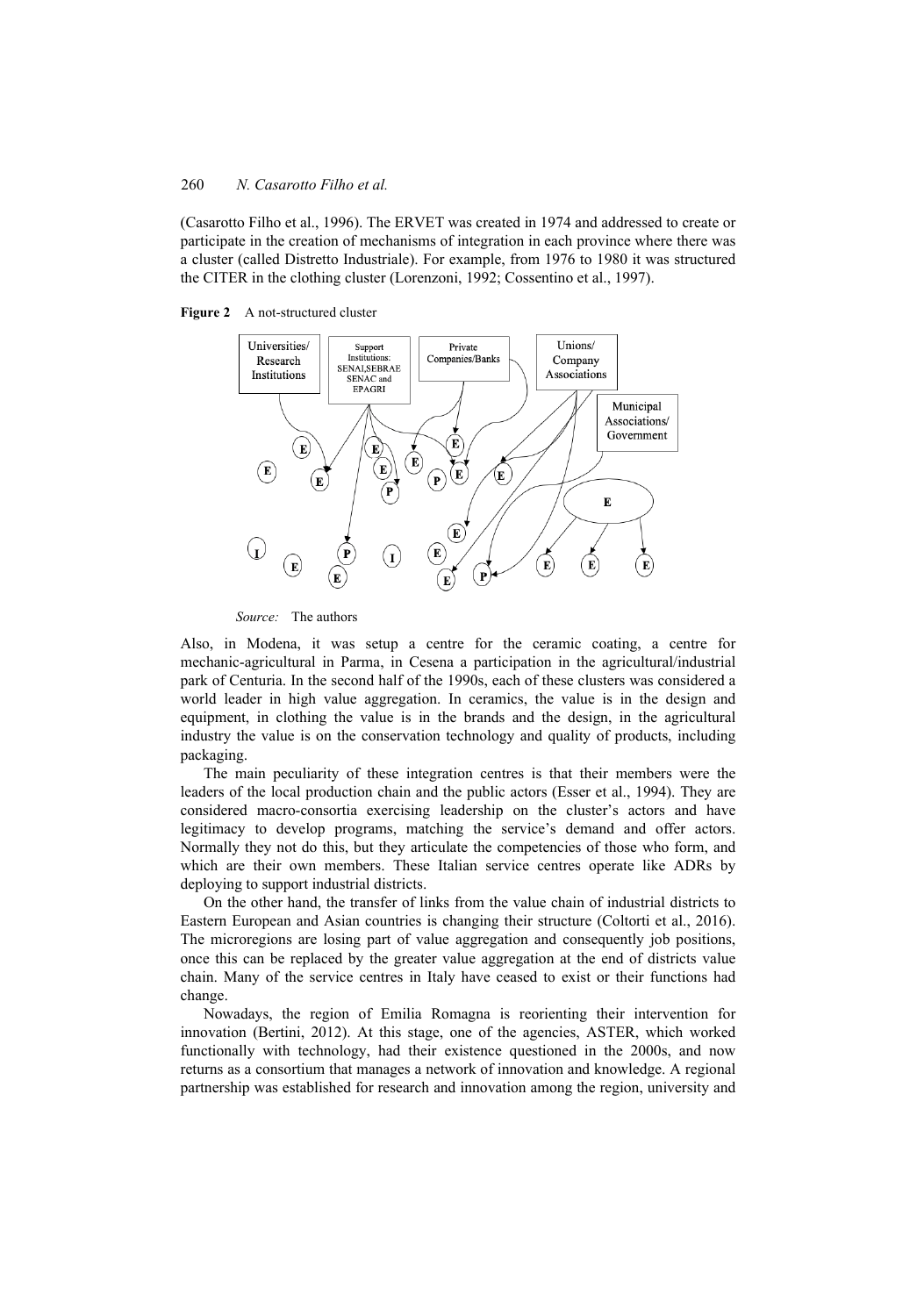research entities, and companies, and the high-tech regional network was created among research laboratories and innovation centres.

The idea of such representation in the form of lens was created by Chamala (1999). He used the form of lens to represent the inter-institutional platform that organises the regional competencies. On the top, there are various regional government actors and at the bottom, the mechanism of inter-institutional integration.

For example, to specify how the integration instrument can works, it will be analysed the textile/clothing cluster in Itajaí's Valley, Santa Catarina. Currently, in the region, there is a large textile/clothing cluster with more than 4,000 companies, among fabric, fabric factories, shops, components and finishes and processing manufacturers.





**STRUCTURED CLUSTER (Interinstitutional Platform):** 

*Source:* Casarotto Filho and Pires (2000, p.137)

The Euvaldo Lodi Institute (IEL, 2003) in Santa Catarina produced in the year of 2001, six diagnoses for introducing production chains in Santa Catarina, with the support of FINEP. One of the diagnosis referred to the textile/clothing chain. Among retrieved information, major problems emerged and were identified and validated by companies' owners and support institutions of that production chain. The problems are grouped into factors of competitiveness:

Those concerning information: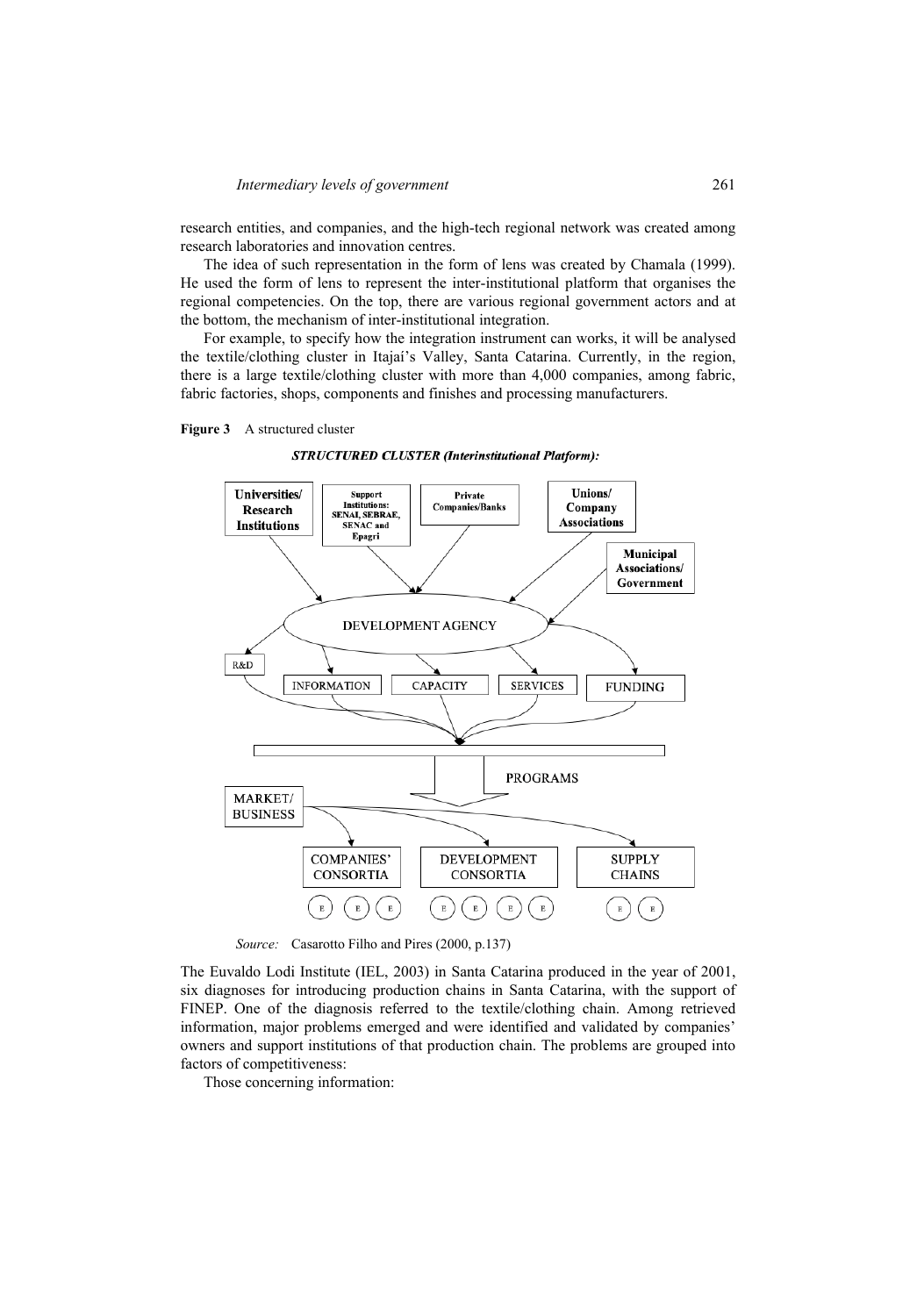- a lack of information and knowledge of the international market (clothing industry)
- b lack of knowledge of available technologies to increase productivity (clothing industry)
- c market, products and collections changes (clothing industry).

Those concerning technology:

- a lack of competitiveness in international market (clothing industry)
- b lack of knowledge of available technologies to increase productivity (clothing industry).

Those concerning integration:

- a lack of an actor that provides a unity to companies (clothing industry)
- b difficulties on finding partnerships for the products' diversification (clothing industry)
- c lack of interaction among textiles and clothing associations (clothing industry)
- d lack of partnership among cotton suppliers (clothing industry).

Those concerning training:

- a lack of skilled workforce for last generation equipment (textile industry)
- b lack of skilled workforce in textiles (textile industry).

Those concerning funding:

- a lack of credit lines for renewal of manufacturing park and acquisition of manufacturing inputs (clothing industry)
- b high rates for loans (textile industry).

Those concerning for other issues:

- a transition of family-owned business to professional management (textile industry)
- b companies operating in informality (clothing industry).

The underlined problems are directly linked to the absence of a structure that combine data, generate and disseminate information, and articulating regional actors around the interests of the supply chain. This structure can be provided with the establishment of an information/integration centre. Accordingly, the summary of the diagnosis concludes that:

It is missing an actor that provides unity to companies in the industry: despite having a forum for discussion about the chain, represented by the Fashion Chamber (involving the regional political leaders and the main actors of the private production chain), it suffers from an operational tool to implement the proposed and approved actions.

An instrument that could revitalise the Fashion Chamber could be a sectoral regional development agency – ADRS, as a mechanism for integrating the textile/clothing chain on Itajaí's Valley. This mechanism should be able to create collective programs for business development emphasising the promotion of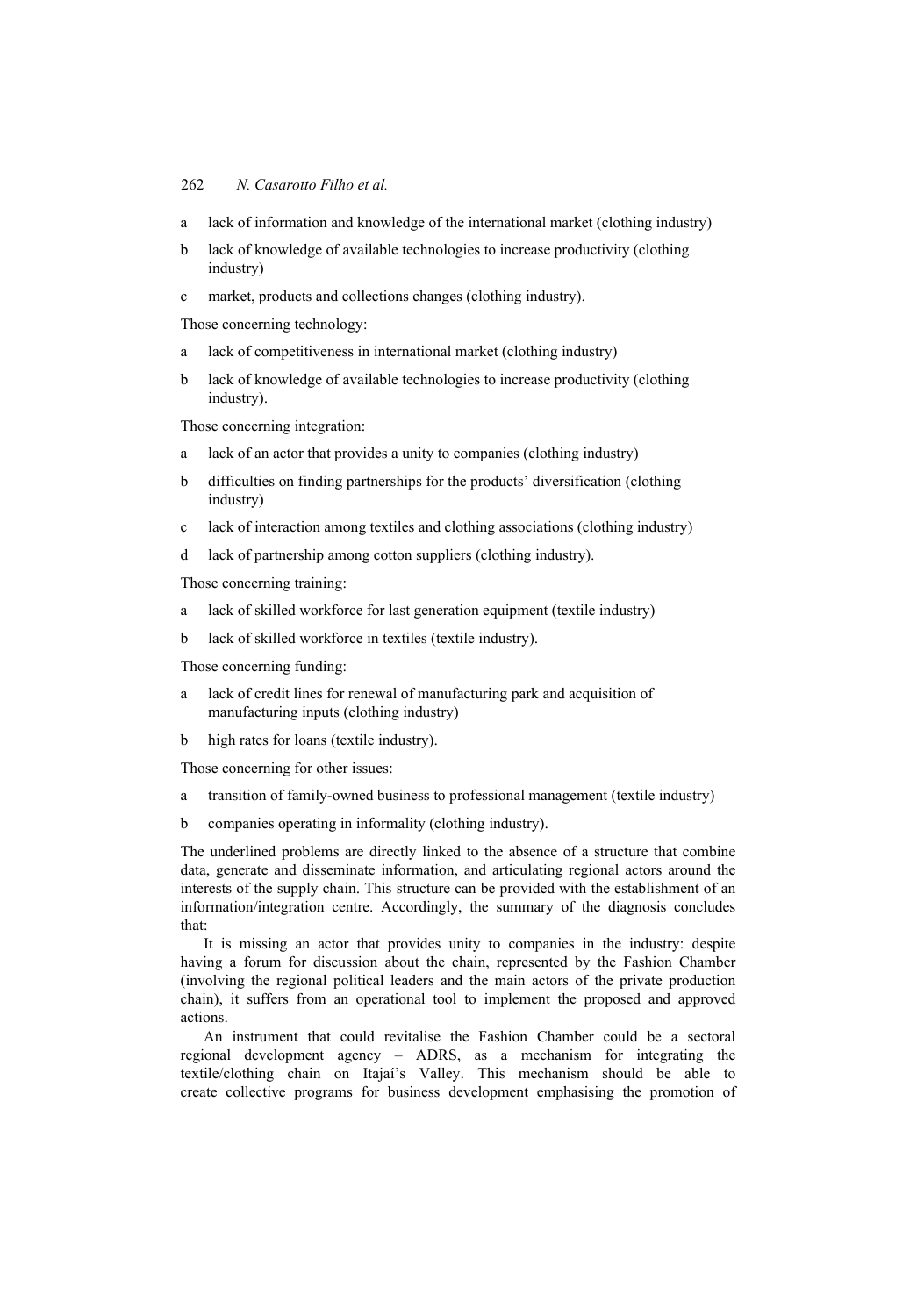information flows, with strong competitive content, focused on information technology, market, fashion trends, design and innovation, integrated to the support instruments available in the region (Soares, 1997). The main role of the ADRS will be the management of approved projects of the cluster and funding those projects via sectorial funds.

Among the characteristics, the sectorial ADR must have:

- to be able to permanently investigate the competitive and operational needs that associated companies and partnerships may show
- to facilitate the diffusion of these needs and combine them with available products and services in local institutional arrangement
- to establish a mechanism for the obtention and dissemination of technological, market and fashion trends information (competitive intelligence)
- to systematise and adapt information, transforming into an innovation and competitiveness sources for companies
- to promote technological cooperation and technology transfer
- to promote programs for collective development of companies pertaining to this regional production chain
- to promote institutional reputation in the production chain to potential customers
- to monitor the competitiveness of companies and local institutions (which directly impact on the competitiveness of companies and their products)
- to manage cluster's approved projects with resources from sectoral funds
- to establish the actors' relationship of the production chain with research institutions and universities for technological development
- to operationalise regional projects defined by the Fashion Chamber
- to integrate the projects of various local institutions dedicated to the chain in a multiinstitutional coordination (concept of interinstitutional platform)
- to integrate local public and private actors related to textile/clothing chain of the region.

To accomplish the aforementioned duties, it is needed:

- to know the companies' needs and organise a scheme for permanent upgrade
- to have a dynamic database of information about the chain
- to have a system of information obtention to share with companies and institutions
- to have a structure capable to assist products and services development with higher competitive content, capable to generate efficacy on the resources use of the technological support physical platform for companies.

The scheme of this centre follows the idea of the 'development lens', as shown in Figure 4.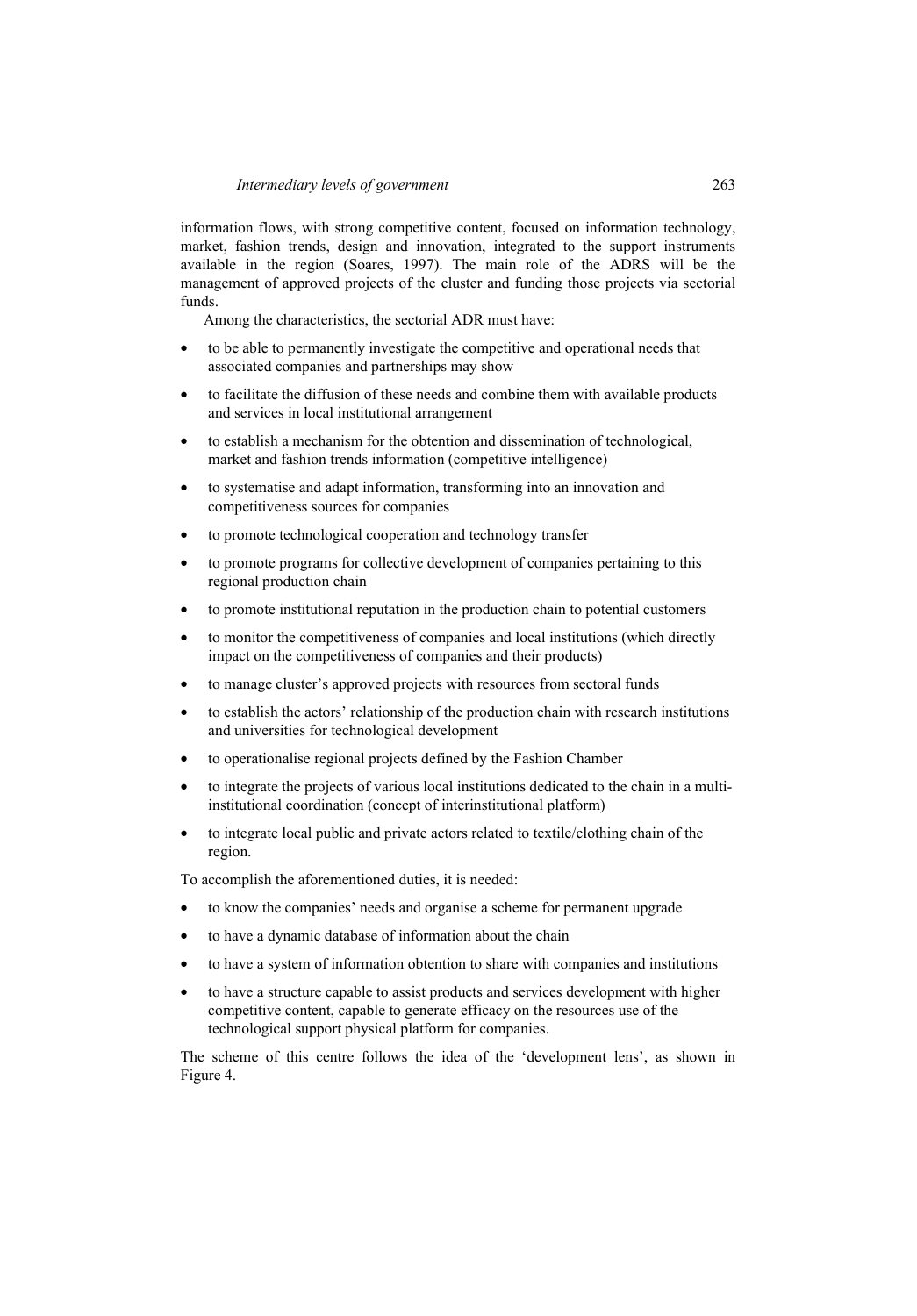

**Figure 4** Model of an ADR sector for the textiles/clothing cluster of Itajaí's Valley-Santa Catarina, Brazil

*Source:* Built based in Stamer et al. (1997)

The various support institutions in the region already have competencies in terms of R&D, information, training and provision of technical services. The ADRS would be an instrument of assembly and management of various development projects for companies, especially supporting the value aggregation for various consortia or cooperation groups, some of them already under formation.

#### **5 Conclusions remarks**

It was presented a typical configuration of a productive local Italian system, especially focusing the region of Emilia Romagna, underlining the instruments for integration of third degree, i.e., those that act directly on a cluster development. The territory size for development was discussed. A vision that an integration instrument would works under a 'development lens' in an inter-institutional platform was presented.

It was noteworthy that, in Brazil, there are experiences on government levels at micro regional area, but those initiatives are still incipient. This is an obstacle for the implementation of similar models to those presented in Emilia Romagna. Although it was studied the case of textiles/clothing cluster of Itajaí's Valley, a possible practical application of these concepts, by the creation of a sectorial ADR for the cluster, plays a key role for development.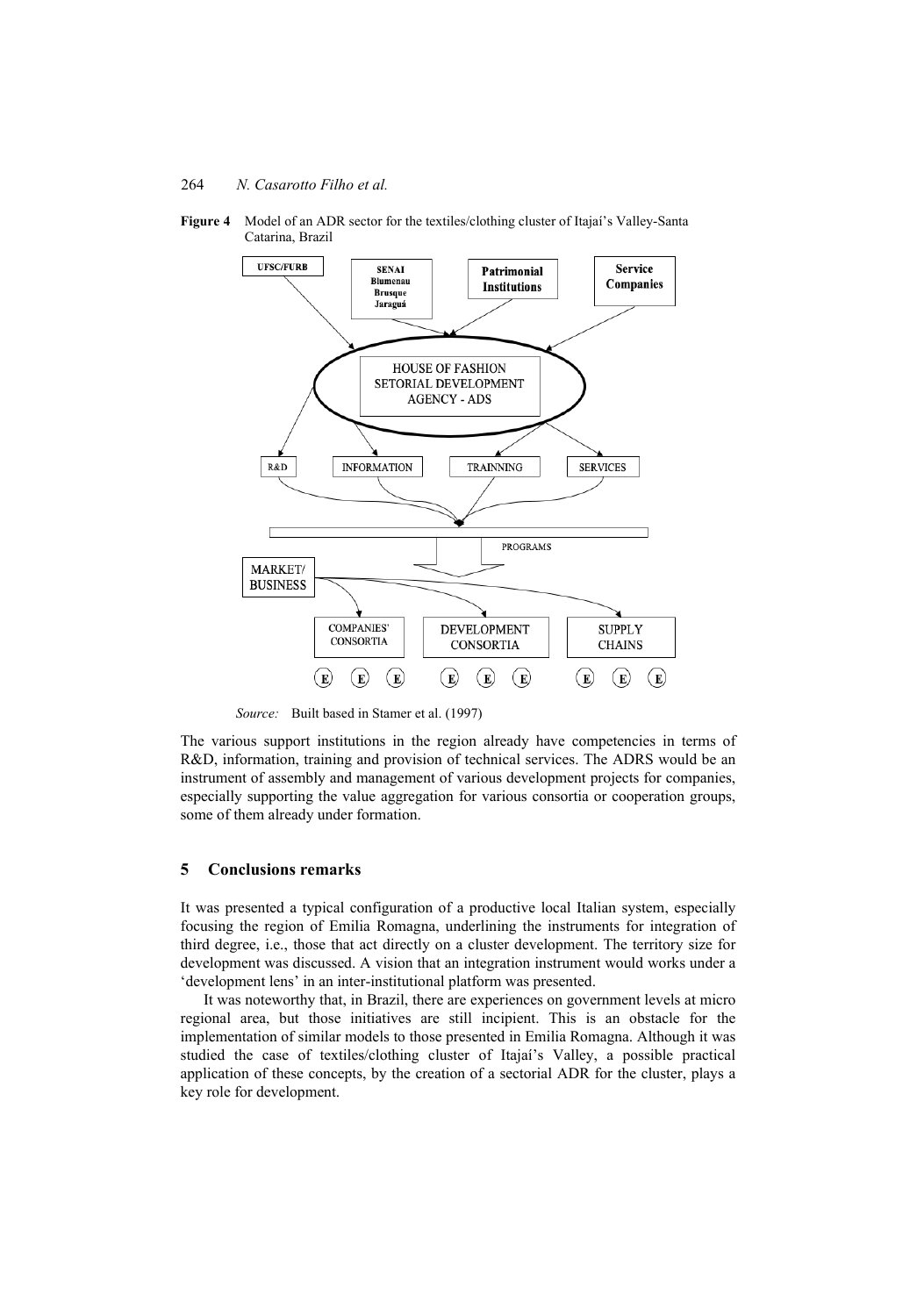We suggest for future researches and, mainly, to practitioners that the intermediary levels of governance need to be addressed in order to favour a more organised and managed inter-institutional structure favouring clusters development. Although the governance theme is addressed in developed countries, there are challenges for their implementation in emerging countries, such the explored Brazilian case. We recommend to the governmental bodies of emerging countries to address the 'meso level' of governance to better target funding to industries that may be considered a priority in any government plan at regional level.

#### **References**

- Becattini, G. (1979) 'Dal 'settore' industriale al 'distretto' industriale. Alcune considerazioni sull'unità d'indagine dell'economia industriale', *Rivista di economia e politica industriale*, Vol. 5, No. 1, pp.7–21.
- Bertini, S. (2012) 'Regional governance and innovation in Emilia-Romagna', *Apresentação, Seminário FAPESC/UFSC*, Florianópolis, September.

Bianchi, P. (1995) *Le Politiche Industriali dell´Unione Europea*, II Mulino, Bologna.

- Biancu, P.L. (2003) *Desenvolvimento Turístico para o Estado da Bahia pela Comparação com o Sistema da Região da Sardenha*, Master thesis (Master's in Production Engineering) Universidade Federal de Santa Catarina, Florianópolis.
- Casarotto Filho, N. and Pires, L.H. (2000) *Redes de Pequenas e Médias Empresas e Desenvolvimento Local*, 2nd ed., Atlas, São Paulo.
- Casarotto Filho, N. et al. (1996) 'A Experiência Italiana para o Desenvolvimento de Pequenas Indústrias em Santa Catarina', *Fórum Catarinense de Desenvolvimento*, Florianópolis.
- Chamala, S. (1999) 'Overview of participative action approaches in Australian Land and Water management', in Chamala, S. and Keith, K. (Eds.): *Participative Approaches for Landcare*, AAP, Brisbane.
- Coltorti, F. et al. (2016) 'Sintese del Rapporto', in Coltorti, F. et al. (Eds.): *Rapporto 2015 Il nuovo respire dei distretti tra ripresa e riposizionamento*, Osservatorio Nazionale Distretti Italiani, Venezia.
- Cossentino, F., Pyke, F. and Sengenberger, W. (1997) *Le Risposte Locali e Regionali Alla Pressione Globale: il Caso Dell Ítalia e Dei Suoi Distretti Industrialli*, Il Mulino, Bologna.
- Esser, P. et al. (1994) *Competitividad Sistémica: Competitividad Internacional de Las Empresas y Políticas Requeridas*, IAD, Berlin.
- European Union (2003) Regulation (EC) No 1059/2003 of the European Parliament and of The Council of 26 May 2003 on the establishment of a common classification of territorial units for statistics (NUTS) [online] https://eur-lex.europa.eu/legal-content/EN/TXT/PDF/?uri= CELEX:32003R1059&from=EN.
- Euvaldo Lodi Institute (IEL) (2003) 'Gargalos da Cadeia Têxtil/Vestuário em Santa Catarina', in *Coletânea de estudos sobre a competitividade de Arranjos e cadeias produtivas em Santa Catarina*, BRDE, FIESC, FORUMCAT, Santa Catarina, Florianópolis.
- Fumagalli, S. and Trenti, S. (2012) 'Il ruolo dell`innovazione tecnológica nel distretto dele macchine agricole di Modena e Reggio Emilia', in Mosconi, F. (Ed.): *La metamorfose del modelo Emiliano: l`Emilia-Romagna e i distretti industriali che cambiano*, Il Molino, Bologna.
- Gomes, G.M. (1997) *Desenvolvimento e Política Regional na União Européia*, IPEA, Rio de Janeiro.
- Lorenzoni, G. (1992) *Accordi, Reti e Vantaggio Competitivo*, Etaslibri, Bologna.
- Marshall, A. (1890) *Principles of Economics*, MacMillan, London.